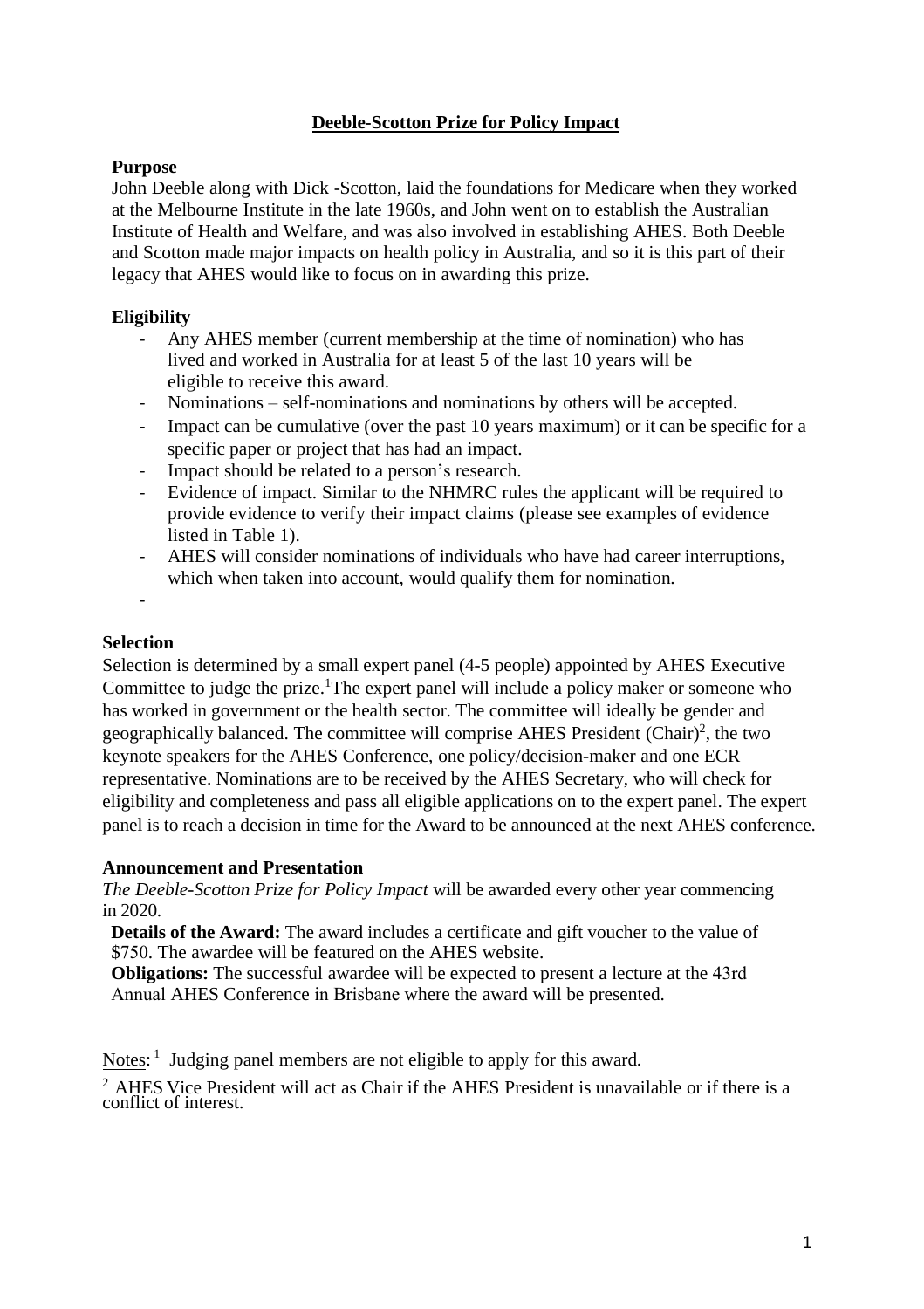Examples of evidence are listed in Table 1 and are reflective of NHMRC guidelines. Evidence examples may be relevant to **more than one research impact type**.

| <b>Type of</b>          | <b>Description of research impact</b>                                                                                                                                                                                                                                          | <b>Examples of evidence (not exhaustive)</b>                                                                                                                                                                                                                                                                                                                                                                                                                                                                                                                                                                                                                                                                                                      |
|-------------------------|--------------------------------------------------------------------------------------------------------------------------------------------------------------------------------------------------------------------------------------------------------------------------------|---------------------------------------------------------------------------------------------------------------------------------------------------------------------------------------------------------------------------------------------------------------------------------------------------------------------------------------------------------------------------------------------------------------------------------------------------------------------------------------------------------------------------------------------------------------------------------------------------------------------------------------------------------------------------------------------------------------------------------------------------|
| impact                  |                                                                                                                                                                                                                                                                                |                                                                                                                                                                                                                                                                                                                                                                                                                                                                                                                                                                                                                                                                                                                                                   |
| Knowledge<br>impact     | New knowledge, demonstrating the<br>benefits emerging from adoption,<br>adaption or use of new knowledge to<br>inform further research, and/or<br>understanding of what is effective.                                                                                          | recognition of research publications<br>$\bullet$<br>(e.g. citation metrics, particularly field<br>weighted)<br>data sharing<br>$\bullet$<br>contribution to registries or biobanks<br>$\bullet$<br>prizes and conference presentations<br>$\bullet$<br>uptake of research tools and techniques<br>evidence of uptake of the research by other<br>disciplines                                                                                                                                                                                                                                                                                                                                                                                     |
| <b>Health</b><br>impact | Improvements in health through new<br>therapeutics, diagnostics, disease<br>prevention or changes in behaviour; or<br>improvements in disease prevention,<br>diagnosis and treatment, management of<br>health problems, health policy, health<br>systems, and quality of life. | policy or program adopted<br>$\bullet$<br>a clinical guideline adopted<br>international or national practice standards<br>adopted<br>improved service effectiveness<br>Phase I, Phase II and Phase III clinical trials<br>$\bullet$<br>underway or completed<br>improved productivity due to research<br>innovations (e.g. reduced illness, injury)<br>Quality-Adjusted Life Years, Disability-<br>Adjusted Life Years, Potential Years of Life<br>Lost, Patient Reported Outcome Measure and<br>other relevant indicators<br>relative stay index for multi-day stay patients,<br>hospital standardised mortality ratio, cost per<br>weighted separation and total case weighted<br>separation<br>reports (including community and<br>government) |

**Table 1: Types of Research Impact and Examples of Evidence of Research Impact**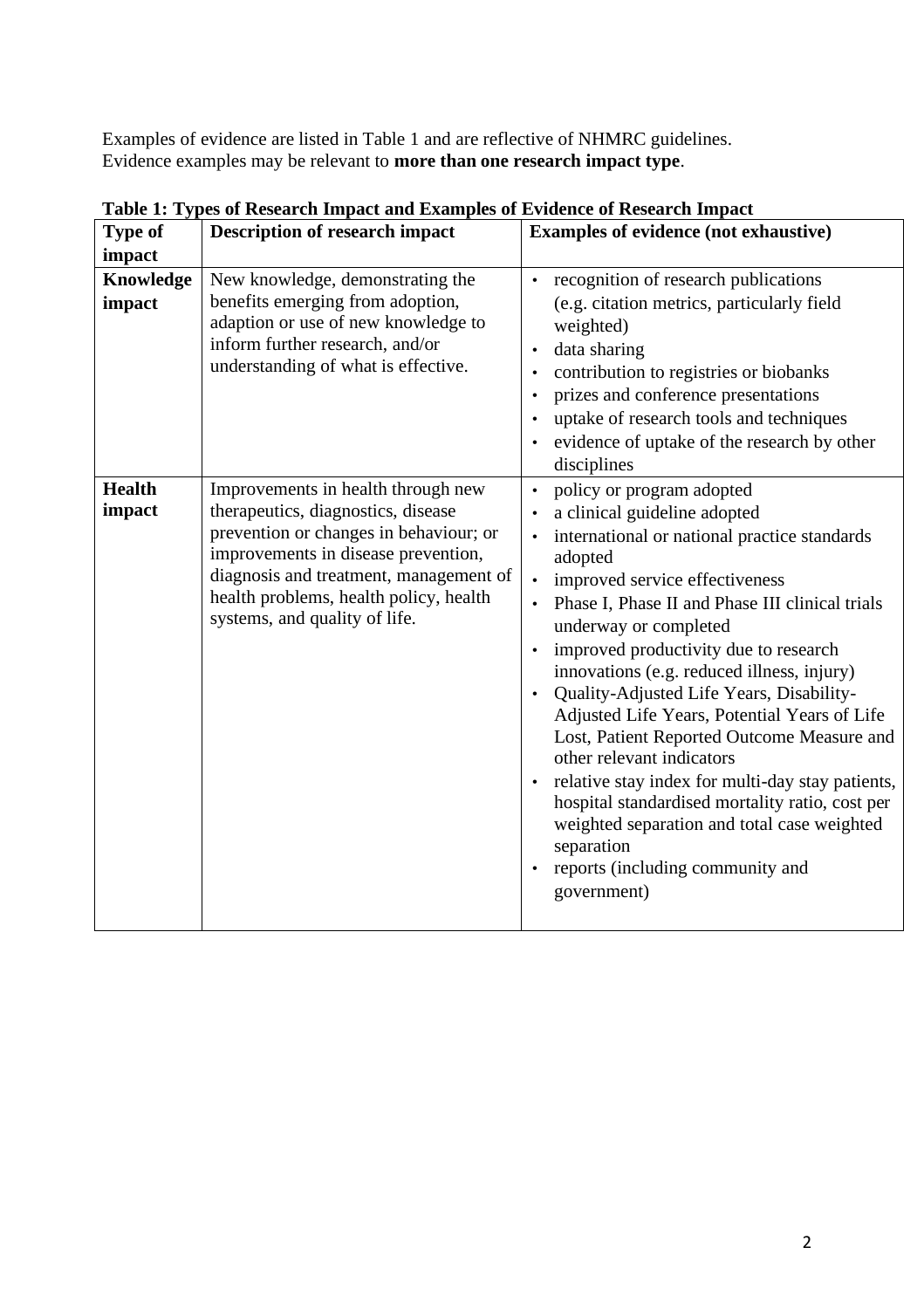| Economic      | Improvements in the nation's economic                                                                                                                                                                                                                                                                                                                                                                        | <b>Health Care System Savings</b>                                                                                                                                                                                                                                                                                                                                                                                                                                                                                                                                                                                                                                                                                                                                                                                                |
|---------------|--------------------------------------------------------------------------------------------------------------------------------------------------------------------------------------------------------------------------------------------------------------------------------------------------------------------------------------------------------------------------------------------------------------|----------------------------------------------------------------------------------------------------------------------------------------------------------------------------------------------------------------------------------------------------------------------------------------------------------------------------------------------------------------------------------------------------------------------------------------------------------------------------------------------------------------------------------------------------------------------------------------------------------------------------------------------------------------------------------------------------------------------------------------------------------------------------------------------------------------------------------|
| impact        | performance through creation of new<br>industries, jobs or valuable products, or<br>reducing health care costs, improving<br>efficiency in resource use, or improving<br>the welfare/well-being of the population<br>within current health system resources.<br>An economic impact may also<br>contribute to social or health impacts,<br>including human capital gains and the<br>value of life and health. | relative stay index for multi-day stay patients,<br>hospital standardised mortality ratio, cost per<br>weighted separation and total case weighted<br>separation<br>reduction in Medicare Benefits<br>Schedule/Pharmaceutical Benefits Scheme<br>costs<br>improved productivity due to research<br>innovations (e.g. reduced illness, injury)<br>improved service effectiveness                                                                                                                                                                                                                                                                                                                                                                                                                                                  |
|               |                                                                                                                                                                                                                                                                                                                                                                                                              | <b>Product Development</b><br>a research contract with an industry partner<br>and an active collaboration<br>granting of a patent<br>execution of a licensing agreement with an<br>established company<br>income from intellectual property<br>raising funding from venture capital or other<br>commercial sources or from government<br>schemes that required industry co-<br>participation<br>successful exit from start-up company (public<br>market flotation, merger or acquisition)<br>development of pre-good manufacturing<br>practice prototype<br>· successful generation or submission of:<br>a regulatory standard data set o<br>$\circ$<br>applications for pre-market approval of<br>a medical device<br>a new drug or device for registration<br>$\circ$<br>(e.g. by<br>Food and Drug Administration,<br>European |
|               |                                                                                                                                                                                                                                                                                                                                                                                                              | Medicines Agency, Therapeutic<br>Goods Administration) $\Box$ product sales                                                                                                                                                                                                                                                                                                                                                                                                                                                                                                                                                                                                                                                                                                                                                      |
| <b>Social</b> | Improvements in the health of society,                                                                                                                                                                                                                                                                                                                                                                       | uptake or demonstrated use of evidence by                                                                                                                                                                                                                                                                                                                                                                                                                                                                                                                                                                                                                                                                                                                                                                                        |
| impact        | including the well-being of the end user<br>and the community. This may include<br>improved ability to access health care<br>services, to participate socially<br>(including empowerment and<br>participation in decision making) and to<br>quantify improvements in the health of<br>society.                                                                                                               | decision makers/policy makers<br>qualitative measures demonstrating changes<br>in behaviours, attitudes, improved social<br>equity, inclusion or cohesion<br>improved environmental determinants of<br>$\bullet$<br>health<br>improved social determinants of health<br>changes to health risk factors                                                                                                                                                                                                                                                                                                                                                                                                                                                                                                                           |